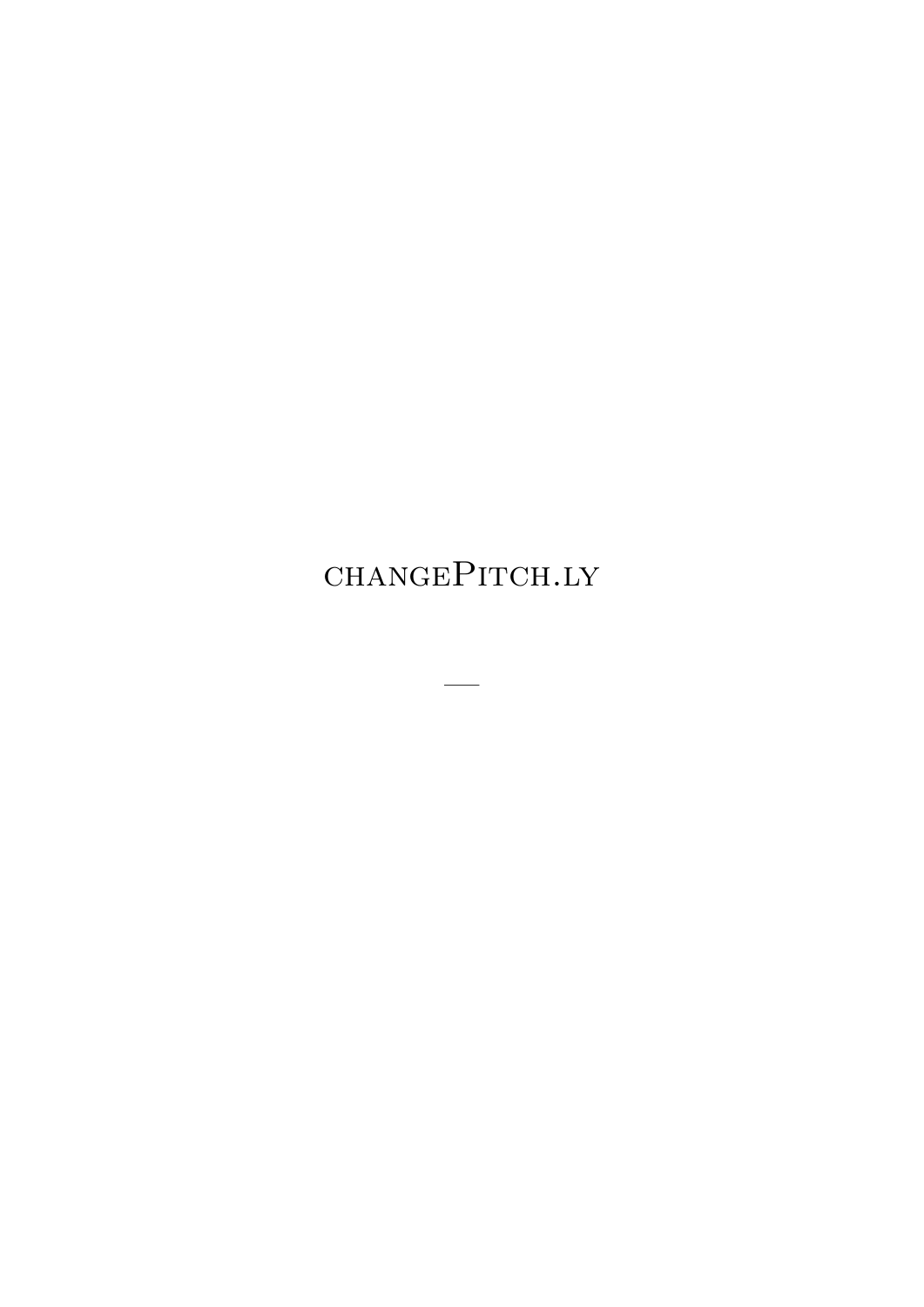### **Contents**

| $1 -$          |                                                                                                   |  |
|----------------|---------------------------------------------------------------------------------------------------|--|
| $2^{\circ}$    |                                                                                                   |  |
| 3 <sup>1</sup> | Events beetween 2 notes in pattern $\dots\dots\dots\dots\dots\dots\dots\dots\dots\dots\dots\dots$ |  |
| $\overline{4}$ |                                                                                                   |  |
| 5 <sup>5</sup> |                                                                                                   |  |
| 6              |                                                                                                   |  |
| $7^{\circ}$    |                                                                                                   |  |
| 8              |                                                                                                   |  |

## **[INDEX](#page-7-0)**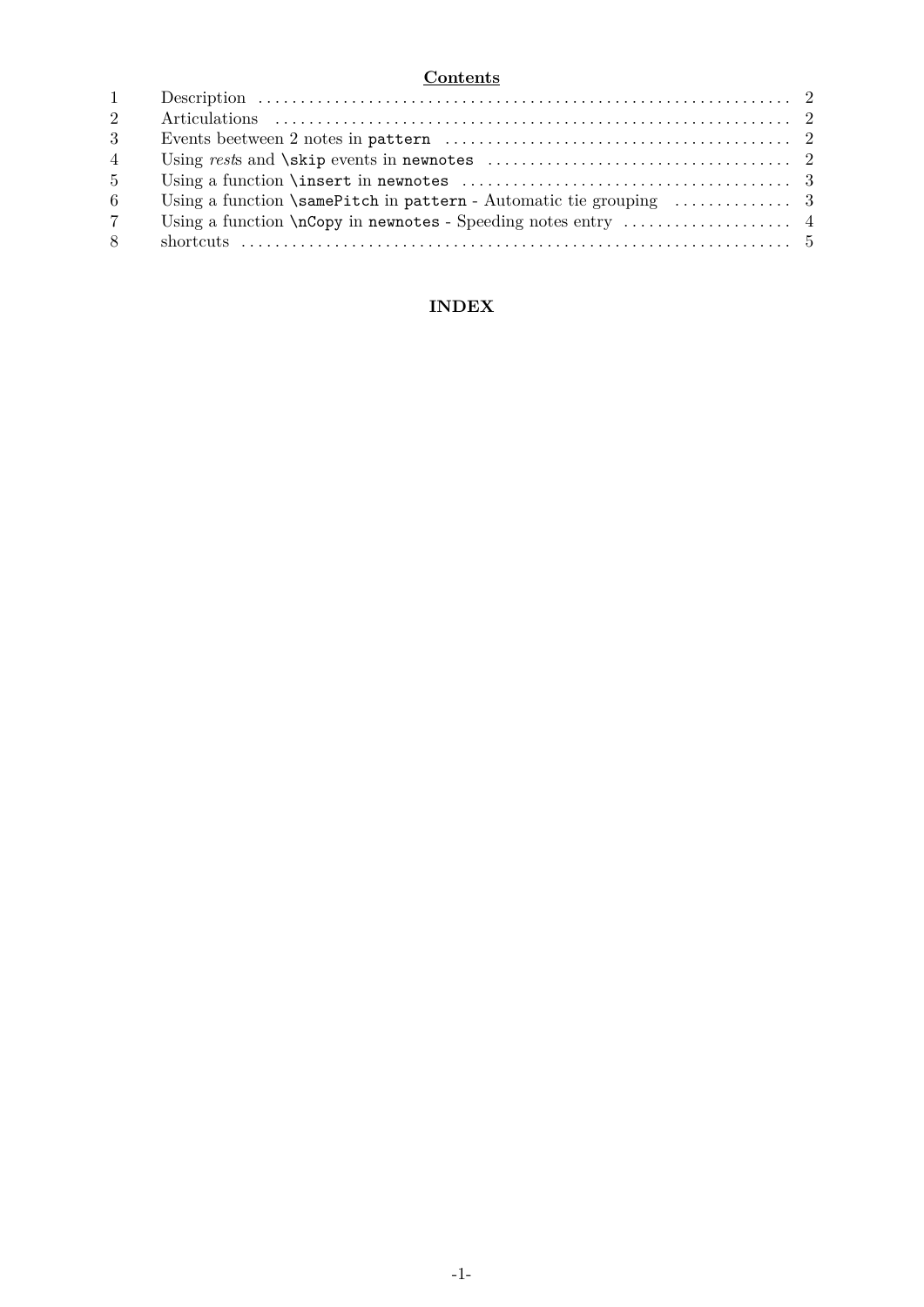## <span id="page-2-0"></span>1 **Description**

The syntax of **\changePitch** is :

 $\triangleright$  *syntax* :  $\backslash$  changePitch pattern newnotes

This will replace each notes (or chords) in pattern by notes or chords from newnotes. If the notes count in newnotes is greater, the pattern is copied repeatedly and truncated if needed.

EXAMPLE<sub>1</sub>



## 2 **Articulations**

All events attached to a note or a chord in newnotes (such as scripts, articulations, dynamics etc...) are mixed with those, contained in the current note of pattern.

Here is the result, when replacing the newnotes definitions of the example 1 :

#### Example 2



### 3 **Events beetween 2 notes in pattern**

All events after the current note (rests, overrides) in pattern are added unless the last notes of newnotes is reached.

EXAMPLE 3

pattern =  $\{ c8 \rceil r4 \rceil c8 \rceil r \rceil r \}$ newnotes =  $\relative c' { f e d c}$ 



If you do want those events at the end, see 4) with the usage of  $\skip$  in newnotes.

#### 4 **Using** *rest***s and \skip events in newnotes**

Rests in newnotes are allowed (the note in pattern is just replaced by the rest) but \skip events in newnotes have a special meaning :

when a \skip event is encountered in newnotes, the current note in pattern (and all not-note events after it) will be skipped. \changePitch will jump to the next note of the pattern.

Here is example 3 with a \skip added to the end of newnotes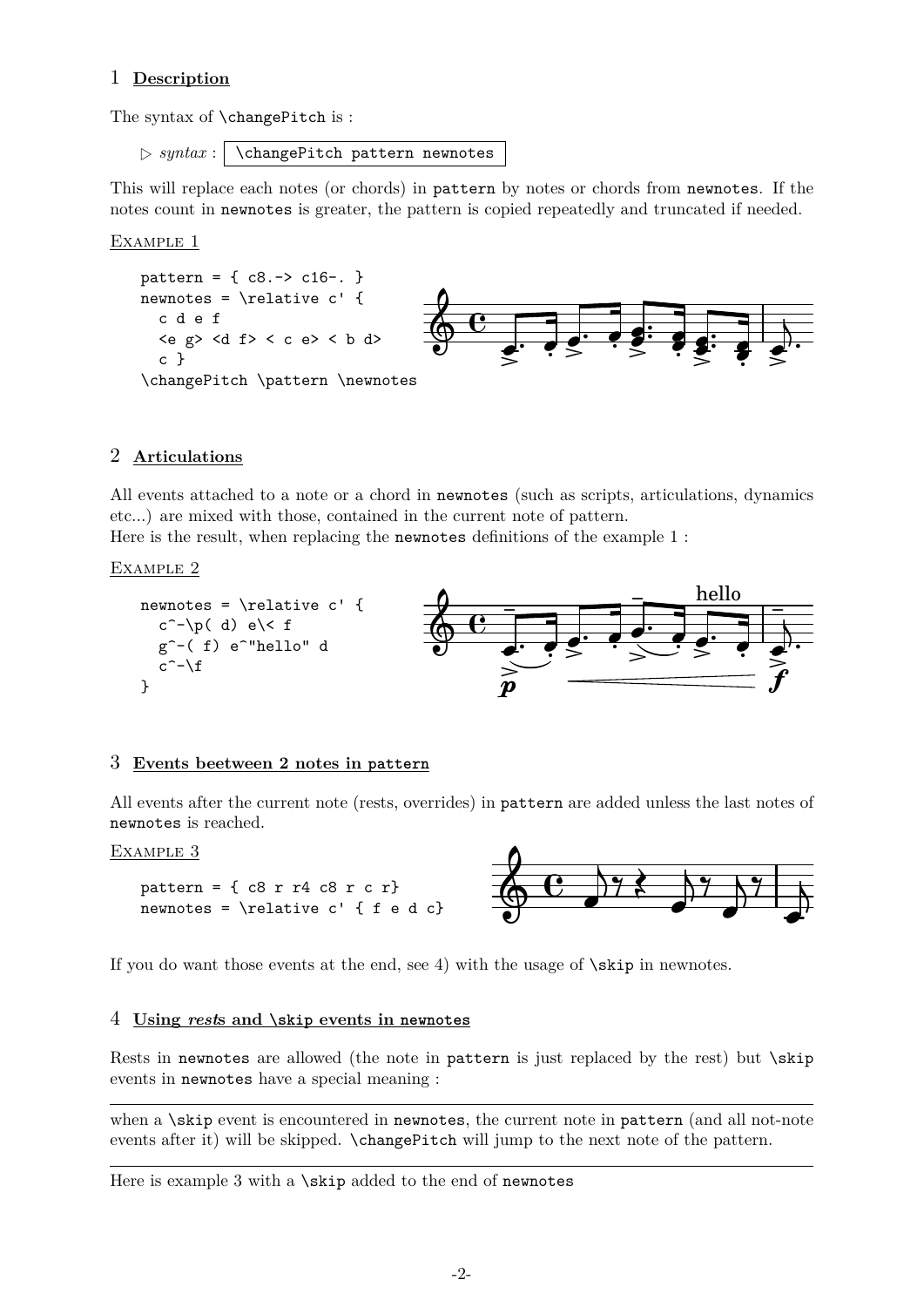```
pattern = \{ c8 \r{r} 4 \r{c} 8 \r{c} \r{r} \}newnotes = \relative c' { f e d c s}
```


### 5 **Using a function \insert in newnotes**

```
\triangleright syntax : \setminus \insert music
```
The \insert function has to be used in newnotes. It will insert a piece of music *between the current notes of* pattern *and his following*. All extra existing music (rests for example) between these 2 notes will be replaced.

It is also possible to insert a music even if the current note of pattern is the last one.

```
Example 5
```


### 6 **Using a function \samePitch in pattern - Automatic tie grouping**

```
\triangleright syntax : \setminus SamePitch music
```
- The \samePitch function has to be used in the pattern. It allows you to group several notes and assign all notes of this group to the same current pitch in newnotes.

### Example 6a



- Since version year 2016, \changePitch has a new behaviour with tied notes. Now, two tied notes are automatically grouped in a **\samePitch** section.

#### EXAMPLE 6B



- In some situations, you may want to mimic this behaviour but with two not-tied notes. In such case, you can tag the first note with a special  $\tag{a} s$  fakeTie as follow :

#### Example 6c

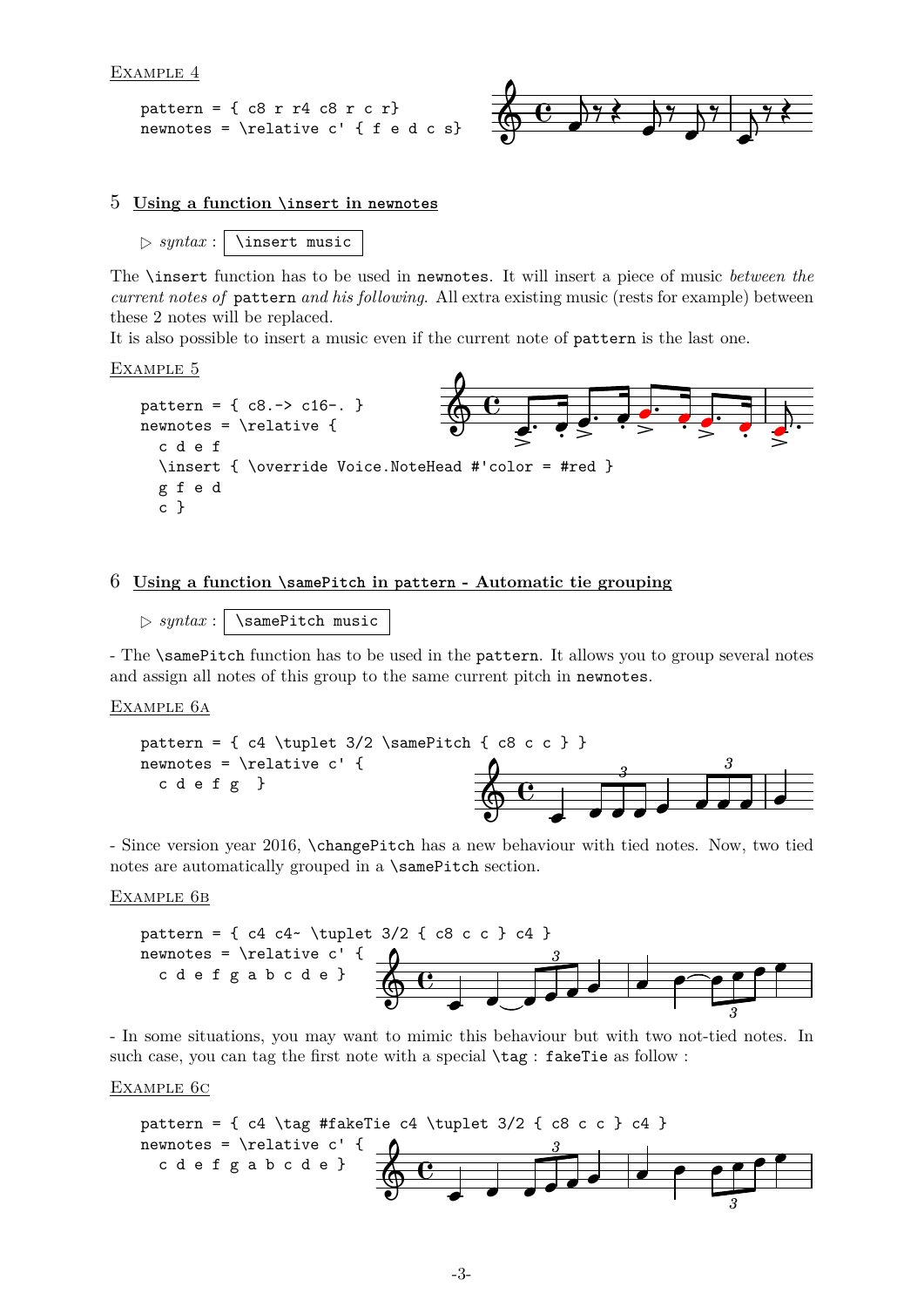<span id="page-4-0"></span>- For compatibility for pieces done with previous version of *changePitch.ly* (before 2016), you can add the following special instruction to the very beginning of these pieces, just before the \include :

```
#(define cPCheckForTies #f)
\include "changePitch.ly"
```
7 **Using a function \nCopy in newnotes - Speeding notes entry**

 $\triangleright$  *syntax* :  $\sqrt{\log p \text{ music}}$ 

\nCopy n music has the same effect than \repeat unfold n music but \repeat doesn't work inside newnotes. \nCopy does.

\changePitch {c8. c16} { \nCopy 2 {a b c' d'} \nCopy 2 {e' f' g' a'}}

will produce

{ a8. b16 c'8. d'16 a8. b16 c'8. d'16 e'8. f'16 g'8. a'16 e'8. f'16 g'8. a'16 }

In relative mode, you have to repeat \relative to each call

```
\changePitch {c8. c16}
  { \nCopy 2 \relative {a b c d}
    \nCopy 2 \relative {e' f g a}}
```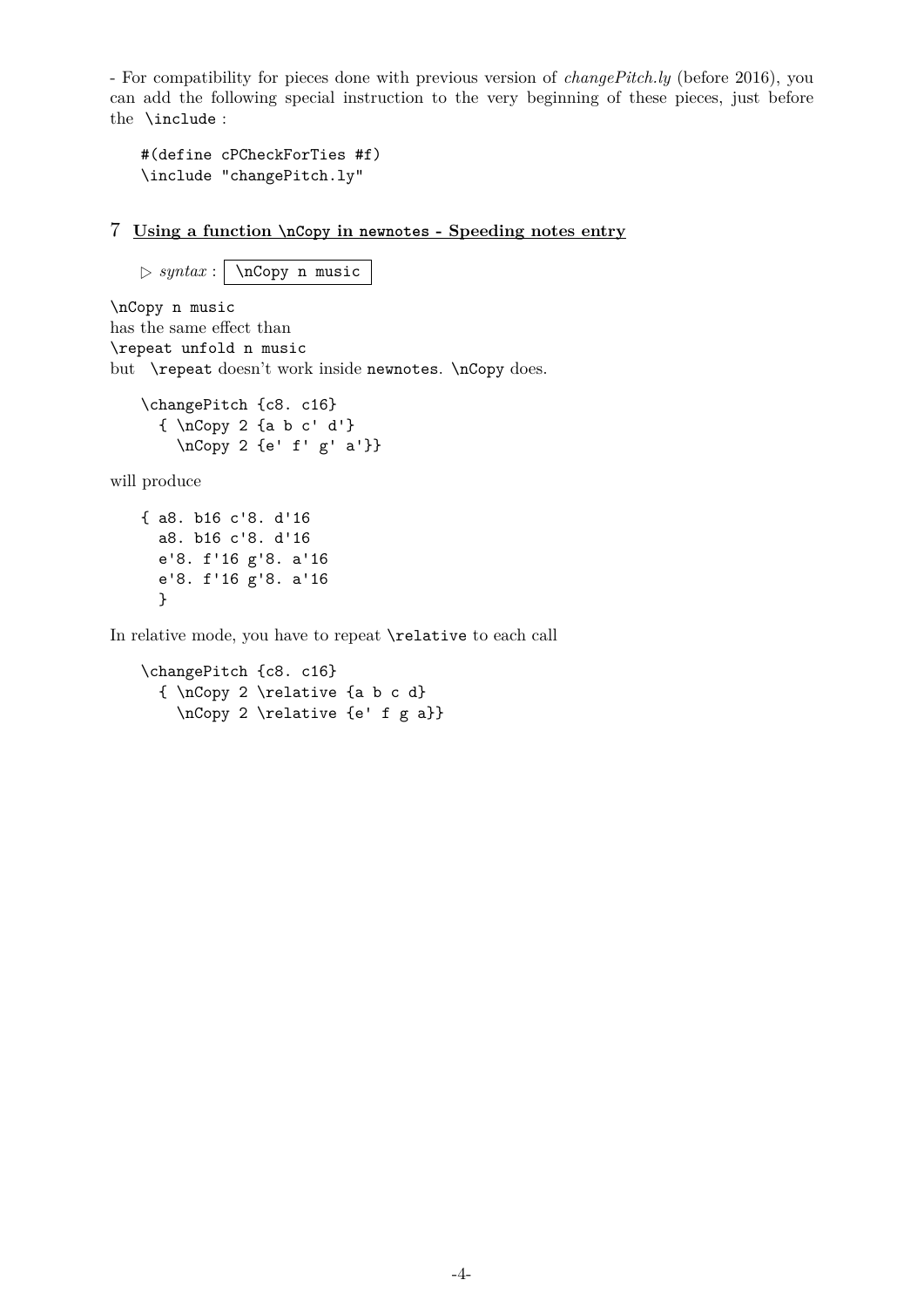## <span id="page-5-0"></span>8 **shortcuts**

Three shortcuts have been defined : \cP \cPI and \cPII For shorcuts \cPI et \cPII you have first to define patterns called respectively patI and patII

| shortcut             | effect                        |
|----------------------|-------------------------------|
| \cP pattern newnotes | \changePitch pattern newnotes |
| \cPI newnotes        | \changePitch \patI newnotes   |
| \cPII newnotes       | \changePitch \patII newnotes  |

Here is the last example (in a more complex situation )

```
patI = \repeat unfold 2 {r8 \repeat unfold 2 {g16 c e}}
patII = \text{update} unfold 2 { <<
                \new Voice {\voiceTwo c2 }
                \new Voice {\voiceOne r16 e8.~ e4 }
                >> }
\score { \new PianoStaff <<
  \new Staff \cPI \relative c' {
        g' c e
        a, d f
        g, d' f
        g, c e
        a, e' a
        fis, a d
        g, d' g
        e, g c
        e, g c
        d, fis c' %etc
   }
  \new Staff {
        \clef bass
        \cPII \relative c' {
           c e
           c d
           b d
           c e
           c e
           c d
           b d
           b c
           a c
           d, a' %etc
        }
   }
 >>
}
```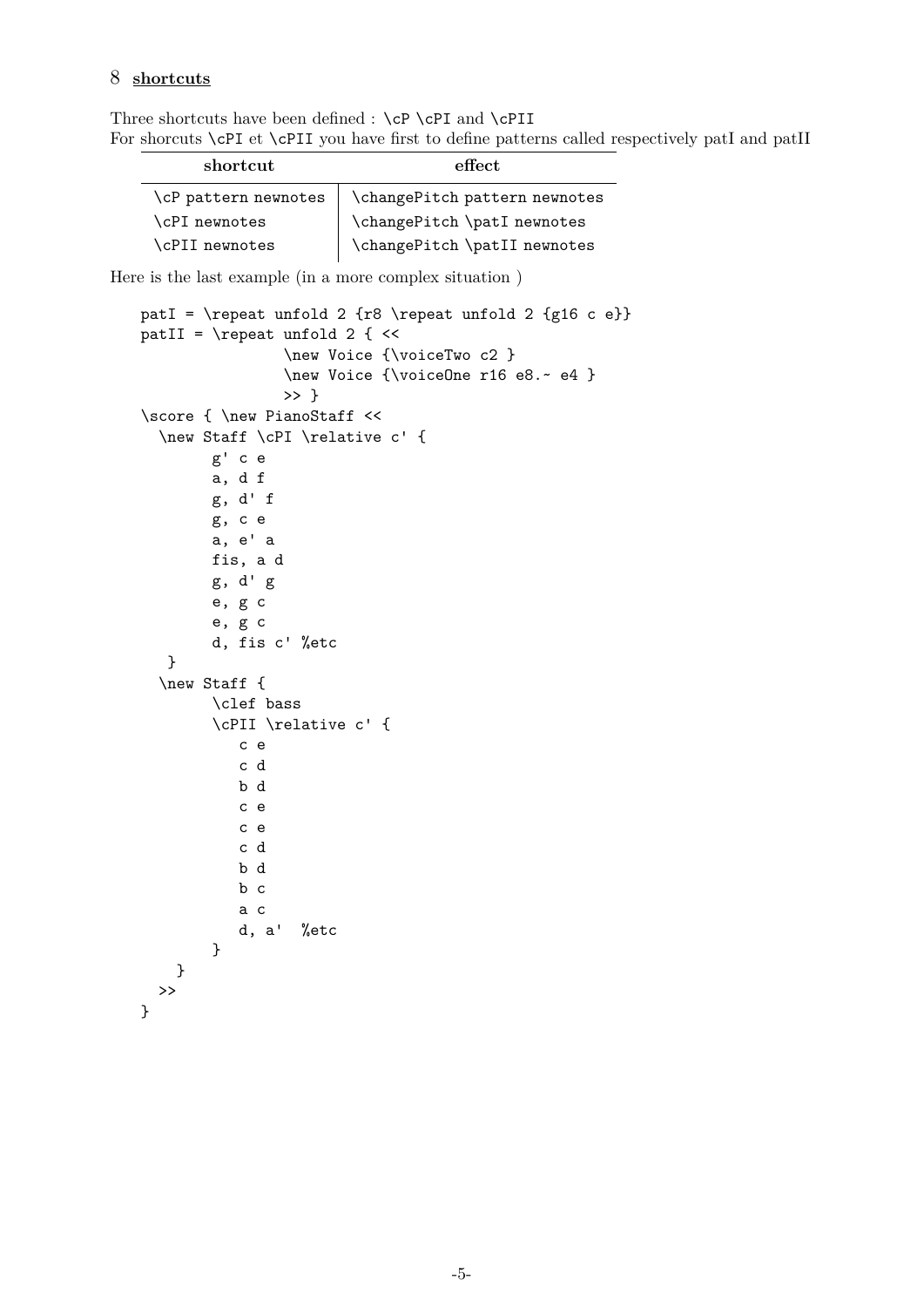## EXAMPLE 7